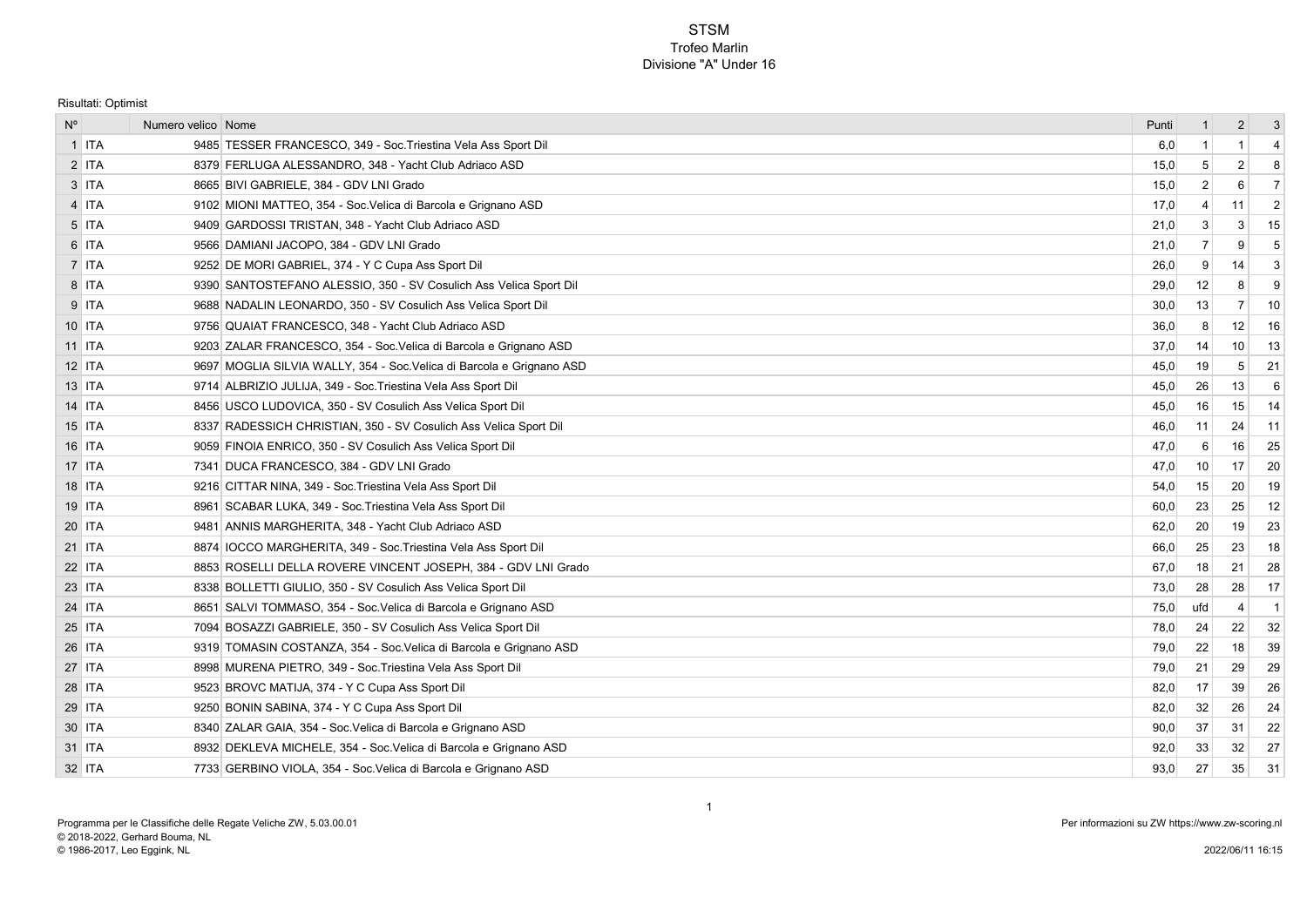## **STSM** Trofeo Marlin Divisione "A" Under 16

Risultati: Optimist

| $N^{\circ}$ |        | Numero velico Nome |                                                                        | Punti | -1  | $\overline{2}$ | -3  |
|-------------|--------|--------------------|------------------------------------------------------------------------|-------|-----|----------------|-----|
|             | 33 ITA |                    | 9127 SORANZO GIACOMO, 384 - GDV LNI Grado                              | 94.0  | 29  | 30             | 35  |
|             | 34 ITA |                    | 8976 ZANON EDOARDO, 384 - GDV LNI Grado                                | 94,0  | -31 | 33             | 30  |
|             | 35 ITA |                    | 620 GIOVANELLI VIOLA, 364 - S.T.Sport del Mare Ass Sport Dil           | 105,0 | 36  | 36             | 33  |
|             | 36 ITA |                    | 9556 MANDLER GULLANE ALICE, 354 - Soc.Velica di Barcola e Grignano ASD | 112,0 | 35  | 41             | 36  |
|             | 37 ITA |                    | 8766 MANGIONE NATHAN, 348 - Yacht Club Adriaco ASD                     | 114,0 | 43  | 27             | 44  |
|             | 38 ITA |                    | 9091 FRANCESCONI ETTORE, 354 - Soc. Velica di Barcola e Grignano ASD   | 116,0 | 30  | 45             | 41  |
|             | 39 ITA |                    | 8736 BERARDI EMMA, 350 - SV Cosulich Ass Velica Sport Dil              | 121,0 | 34  | 37             | 50  |
|             | 40 ITA |                    | 11 SANGOI CORRADO, 364 - S.T.Sport del Mare Ass Sport Dil              | 121,0 | 42  | 34             | 45  |
|             | 41 ITA |                    | 9595 CERVO GIULIA, 349 - Soc. Triestina Vela Ass Sport Dil             | 124,0 | 50  | 40             | 34  |
|             | 42 ITA |                    | 8384 CORVAGLIA VALENTINA, 350 - SV Cosulich Ass Velica Sport Dil       | 124,0 | 40  | 47             | 37  |
|             | 43 ITA |                    | 8951 CORBATTO MAYA, 384 - GDV LNI Grado                                | 125,0 | 39  | 44             | 42  |
|             | 44 ITA |                    | 7882 FALATOV IDA, 374 - Y C Cupa Ass Sport Dil                         | 128,0 | 46  | 42             | 40  |
|             | 45 ITA |                    | 8816 GADDI LUCIA, 384 - GDV LNI Grado                                  | 133,0 | 41  | 43             | 49  |
|             | 46 ITA |                    | 7479 SAMOKYSHYN MAKSYM, 364 - S.T.Sport del Mare Ass Sport Dil         | 133,0 | 44  | 46             | 43  |
|             | 47 ITA |                    | 7775 FRAGIACOMO GOR, 348 - Yacht Club Adriaco ASD                      | 136,0 | 38  | 50             | 48  |
|             | 48 ITA |                    | 8382 DANS MOLINA MENCIA, 350 - SV Cosulich Ass Velica Sport Dil        | 137,0 | 47  | 52             | 38  |
|             | 49 ITA |                    | 7700 PERAZZI LISA, 350 - SV Cosulich Ass Velica Sport Dil              | 140,0 | 49  | 38             | 53  |
|             | 50 ITA |                    | 8397 REVERDITO MATILDE, 384 - GDV LNI Grado                            | 140,0 | 45  | 48             | 47  |
|             | 51 ITA |                    | 8275 BARBAROTTO AURORA, 349 - Soc. Triestina Vela Ass Sport Dil        | 145,0 | 48  | 51             | 46  |
|             | 52 ITA |                    | 8778 PAGANO MATTEO GIUSEPPE, 350 - SV Cosulich Ass Velica Sport Dil    | 154,0 | 53  | 49             | 52  |
|             | 53 ITA |                    | 7835 DANS MOLINA ANDRES, 350 - SV Cosulich Ass Velica Sport Dil        | 155,0 | 51  | 53             | 51  |
|             | 54 ITA |                    | 7576 TERNES FRIDA, 349 - Soc. Triestina Vela Ass Sport Dil             | 161,0 | 52  | 55             | 54  |
|             | 55 ITA |                    | 4702 GIACCONI ELSA MARGHERITA, 364 - S.T.Sport del Mare Ass Sport Dil  | 164,0 | 55  | 54             | 55  |
|             | 56 ITA |                    | 7891 VERARDO LUCREZIA, 384 - GDV LNI Grado                             | 180,0 | 54  | dnf            | 56  |
|             | 57 ITA |                    | 7500 BRANDALISE ELISABETTA, 348 - Yacht Club Adriaco ASD               | 210,0 | dns | dns            | dns |
|             | 57 ITA |                    | 8386 SIGNORELLI FRANCESCA, 354 - Soc. Velica di Barcola e Grignano ASD | 210,0 | dns | dns            | dns |
|             | 57 ITA |                    | 8652 CUPIN GIULIA MARIA, 380 - GDV LNI Trieste                         | 210,0 | dns | dns            | dns |
|             | 57 ITA |                    | 8722 OPARA GIADA, 380 - GDV LNI Trieste                                | 210,0 | dns | dns            | dns |
|             | 57 ITA |                    | 8990 NIDER THOMAS, 348 - Yacht Club Adriaco ASD                        | 210,0 | dns | dns            | dns |
|             | 57 ITA |                    | 9058 CAFAGNA DAVIDE, 380 - GDV LNI Trieste                             | 210,0 | dns | dns            | dns |
|             | 57 ITA |                    | 9153 LOESER NICCOLO', 348 - Yacht Club Adriaco ASD                     | 210,0 | dns | dns            | dns |
|             | 57 ITA |                    | 9376 GASPARINI ANNA BIANCA, 380 - GDV LNI Trieste                      | 210,0 | dns | dns            | dns |